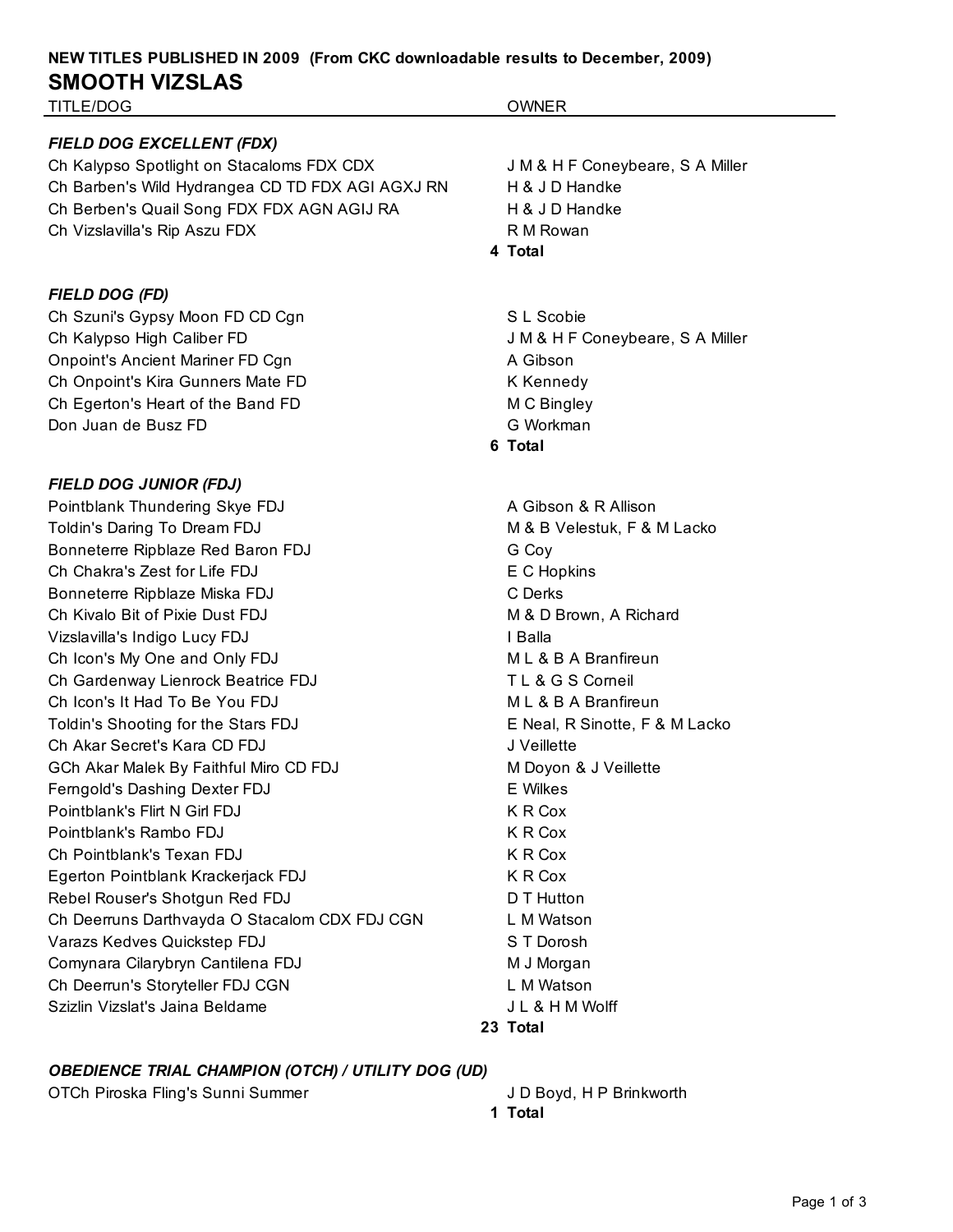## *COMPANION DOG EXCELLENT (CDX)*

Ch Onpoint's Ace of Hearts CDX L Riddle Ch Barben's Quail Song CDX FDX AGN AGIJ RA H J & J D Handke

## *COMPANION DOG (CD)*

Varazs Mokany Ficko Cd FDJ AGN AGNJ Cgn CSellars Comynara Red Handed Hogan CD L & D Muffty Ch Magyar Delta Dreamweaver CD FDJ SM & P A Faulds

## *PRE-COMPANION DOG (Pcd)*

## *SHOW: GRAND CHAMPION (GCh)*

GCh Akar Malek By Faithful Miro CD **M-R Doyon, J Veillette** 

## *SHOW CHAMPION (CH)*

Ch Onpoint's Ace of Hearts CD L Riddle Ch Lienroc Grand Connemara G S & T L Corneil Ch Szuni's Shoot The Moon D & S Wuennenberg Ch Szuni's Gypsy Moon CD Cgn S L Scobie S L Scobie Ch Icon's Scarlet Fever A & A Yazdani, M Branfiren Ch Comynara Vihar Iranya FDJ W B Gurney Ch Akar's Marvelous Csoda **J** Veillette & A Boislcair Ch Egerton's Keltic Rumrunner M C Bingley Ch Vizslavilla's Indigo Lucy FDJ **I Balla** Ch Toldin's Shooting for The Stars FDJ E Neal, R Sinotte, F & M Lacko Ch Egerton's Ketch The Wind M C Bingley Ch Pointblank's Texan K R Cox Ch Toldin's Dances With Huns F & M Lacko Ch Lizec's Russel's Stover E Crans Ch Piroska Toldin's Benelli Belle D Zalasky Ch Toldin's Dances In The Light M B Changes M & F Lacko Ch Toldin's Daring To Dream fDJ M & B Velestuk, F & M Lacko Ch Szizl In Witzke's Mr Big Shot D K Witzke Ch Suzu's Hard Nut To Crack S Nakamura, C E Rappaport Ch Suzu's Gem Crystal Clear Jasper C & J Ashe, H D Vecchia Ch Suzu N Aristotle's Sisi Santa Charles State State State State State State State State State State State State State State State State State State State State State State State State State State State State State State S Ch Toldin's Wing Commander **S** & M Brook, F & M Lacko Ch Pointblank's Money Penny FDJ M Nelson Ch Ourdreams Star Spangled Banner **K D & M E Harvey** Ch Piroska Golden Gunner **A & R Campbell** Ch Piroska Toldin's Right Stuff FDJ R & C Brewster, B & H Brinkworth Ch Highpoint's Life of Riley FDJ **K** Beagle, A Payne Ch Varazs Kedves Quincy D & S Hildebrant, S Dorosh

#### **2 Total**

## **3 Total**

Akar Sztar Milo PCD RN A-M Monahan, J Veillette **1 Total**

**1 Total**

Ch Suzu Starcastle's St Elmo's Fire C & N Rappaport, P Crowley, S Nakamura **29 Total**